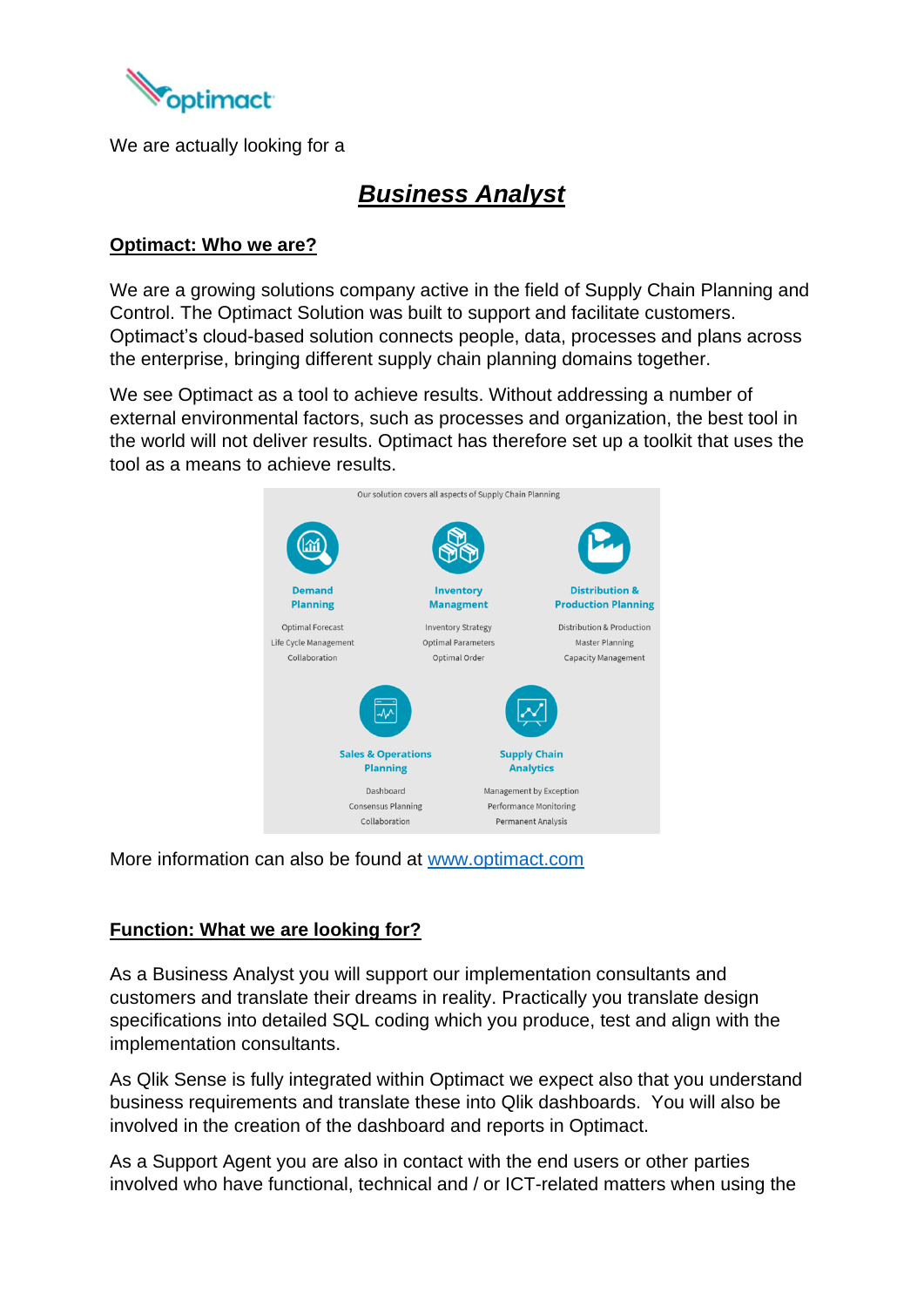

Optimact web application. Together with our implementation consultants you solve their issues.

You are involved in the daily management and maintenance of Optimact, logging problems and activities in the JIRA system (support and ticketing system) and suggest possible improvements of the Optimact functionality, in the field of customer support and system management.

You have enough analytical insight to help you think about solutions and their implementation, you like to translate technical setups into solutions and results and are interested to develop your knowledge of Supply Chain Management and its translation into Optimact. We have an ambitious development plan that will make the most of your knowledge and experience.

#### *Your Profile: What we expect*

#### Your profile:

- You have a bachelor's or master's degree in computer science or equivalent through experience- You have experience with SQL (MS SQL Server or mySQL)

- You have experiences with Qlik Sense or any other BI tool
- Experience with Supply Chain Management is a plus

- Experience with ERP systems or legacy systems is a plus- You speak Dutch and English, French is a plus

- You are flexible, driven and a team player
- You like to communicate with people
- SCRUM experience is a plus
- Strong analytical skills